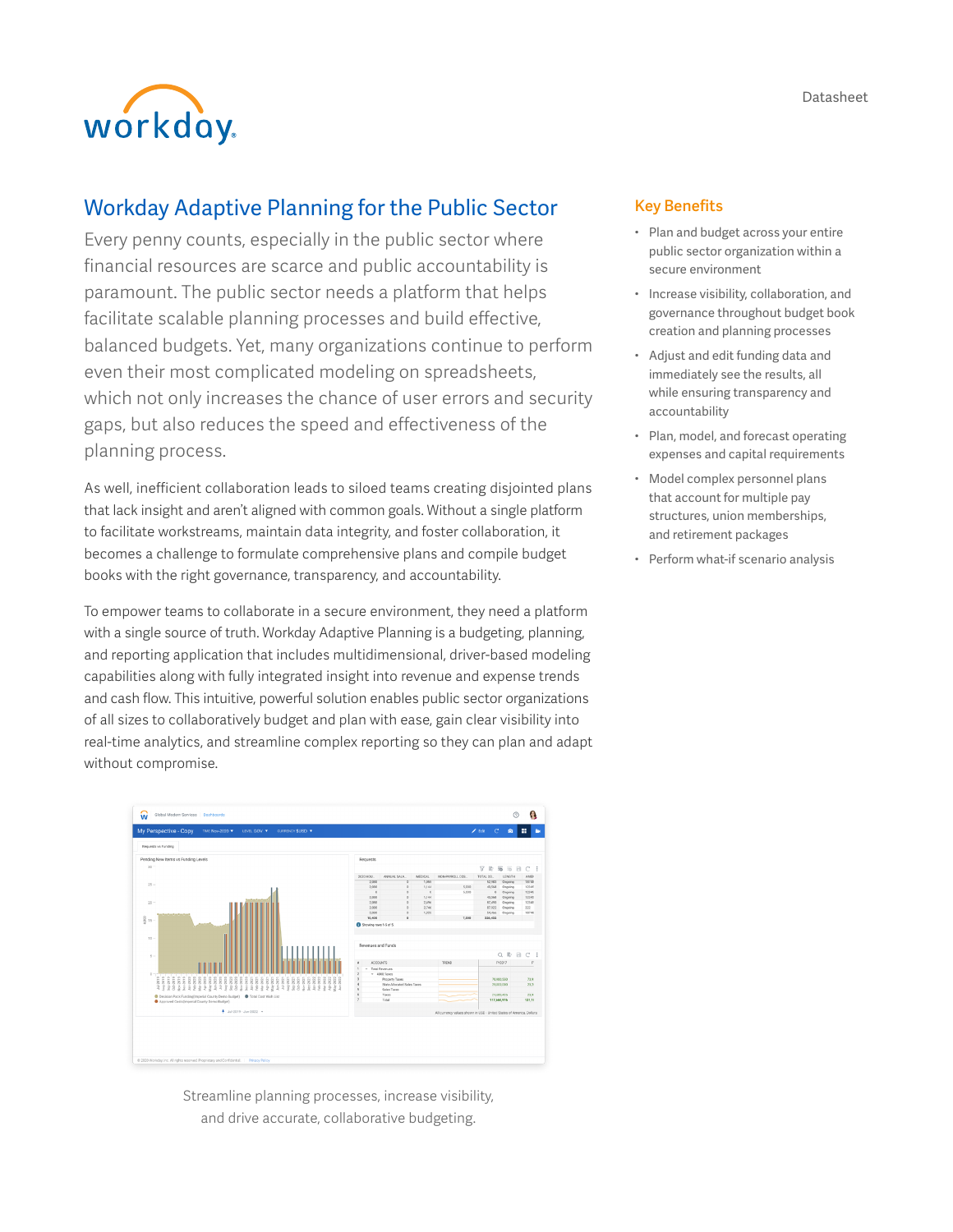# Build Budgets That Account for Multiple Scenarios, Variables, and Dimensions

With Workday Adaptive Planning, public sector organizations are well equipped to plan and budget across a number of dimensions, producing detailed models based on multiple scenarios so you can execute on outcomes. Users can intuitively build budget books, project salary and benefit costs, and manage operating and capital budgets. And with driver-based modeling, Workday Adaptive Planning enables you to capture interdependencies across a wide range of variables.

# Supercharge Planning with Elastic Hypercube Technology

Built with patent-pending Elastic Hypercube Technology, Workday Adaptive Planning offers power, scalability, and performance without compromising ease of use. This technology not only calculates complex models, but also adds memory and compute power as necessary to evaluate model elements in parallel. Purpose-built domain intelligence makes it easier and faster for users to build and adapt functional models. And tight links with Microsoft Office enable quick creation of reporting on the fly.

# Gain Real-Time Visibility Within a Flexible, Intuitive Interface

With a configurable dashboard that can be adjusted and expanded to meet the needs of any public sector organization, Workday Adaptive Planning puts you in control. Analyze key factors across any aspect of the organization. Generate reports at whatever level of granularity you need. And quickly perform variance analysis at every step along the way so you can determine the difference between actual and planned behavior. All of this is available in a web-based interface that allows users to operate in a familiar tabular environment, facilitating input from all types of employees regardless of training.

## Integrate with Core Business Systems

Public sector organizations can no longer afford to keep critical functions in silos. Workday Adaptive Planning integrates with other core systems and external data sources to enable comprehensive planning, analysis, and reporting within even the most restrictive regulatory frameworks. And with a cloud-based solution at your fingertips, there's no need for new hardware or software as you plan for the road ahead.

66<br>By ir<br>Ada<sub>l</sub> By implementing Workday Adaptive Planning and moving this process online, we eliminated manual data entry and paper distribution, decreased our budget cycle by a full month, and saved considerable time and money.

### **Budget and Finance Director** Skagit County